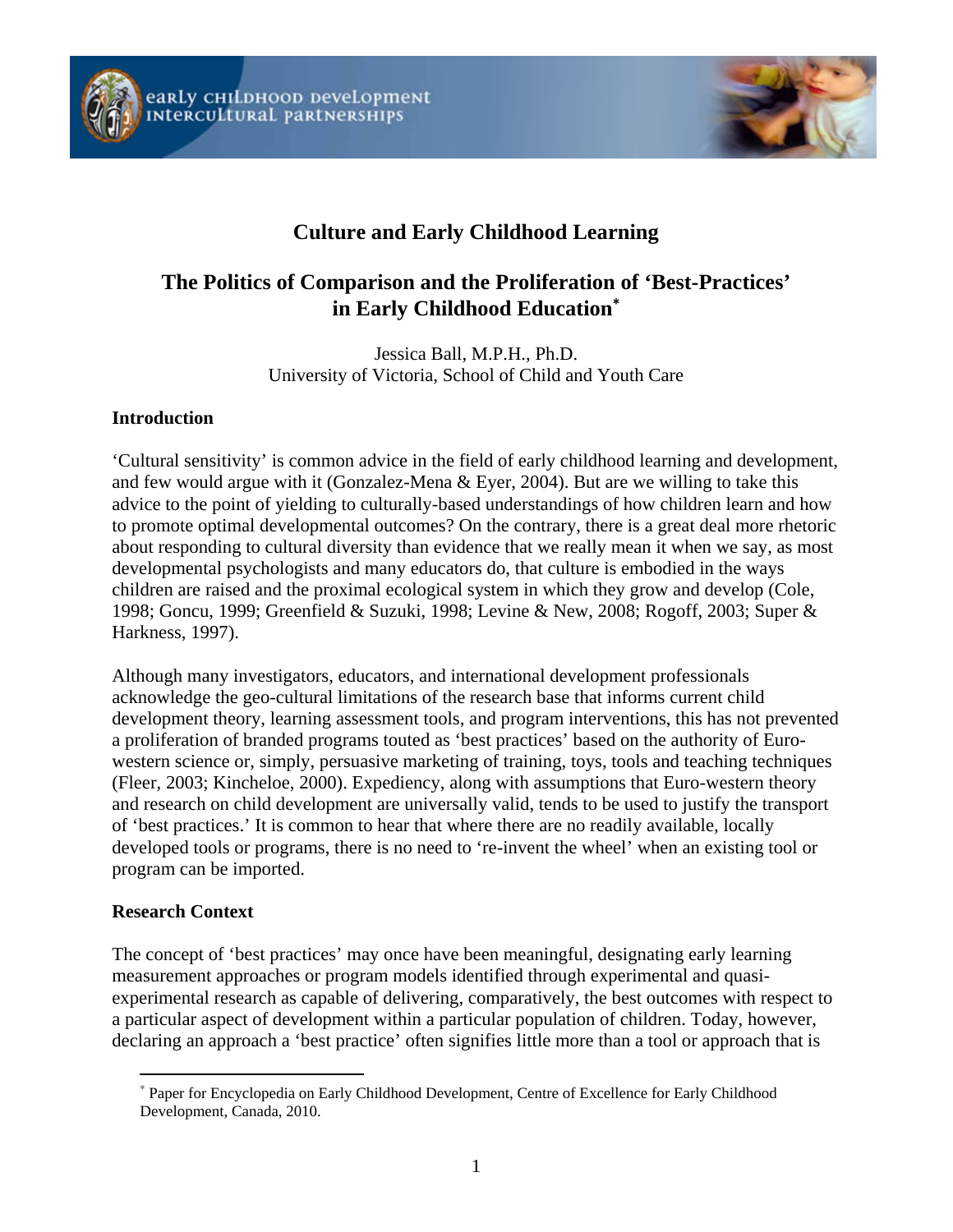well-liked by a particular constituency, such as the originators of the tool or program model, and that a government agency, program board, or funding/donor agency would like to promote the practice based on its intuitive, theoretical, or financial appeal, or the fact that the practice worked well in one particular setting. Few peer-reviewed research reports substantiate the claim of 'best' through studies establishing the construct or predictive validity of standardized early learning measurement tools for culturally diverse populations. International comparisons of early learning outcomes using standardized measurement tools are increasingly being used to set agendas, plan policy, and transfer 'best practices' from one country to another.

### **Key Question**s

What developmental norms and goals for children's learning and development and whose cultural values and methods for socializing children and transmitting knowledge drive the creation and choice of curricula for early learning programs exported from a (usually western) source country to a foreign country or cultural setting? And what is at stake?

Exporting early learning measurement tools and programs created in Euro-western countries where European-heritage norms and approaches to development predominate can interrupt the transmission of locally valued cultural knowledge and practices and undermine the diversity of voices, knowledge sources, ways of life and supports for raising children in local conditions in receiver countries and communities (Stairs, Bernhard, et al., 2002). Cultural knowledge and positive parenting practices constitute the very resources that community development programs such as those operated by many non-governmental organizations aim to preserve and capitalize in order to promote community-based, culturally resonant supports for children's learning and development (Nsamenang, 2008). Programs built on these local assets are likely to garner high demand and participation from parents, grandparents, and local leaders and are most likely to be adapted to local conditions and sustainable (Fleer, 2003).

#### **Recent Research Results**

Four examples from the author's program of research, Early Childhood Development Intercultural Partnerships, illustrate the usefulness of 're-inventing the wheel' to ensure an approach tailored to local conditions and destinations for children's early learning. In a study of the views of Indigenous parents, Elders and early childhood practitioners about assessing young children's cognitive development and readiness for school, participants emphasized the importance of building self-esteem as a foundation for learning (Ball & Janyst, 2008). They described key curriculum content focusing on community history (how children are related to the land), genealogy (who children are related to), and cultural participation (preparing for roles in ceremonies and sustenance using natural resources). They disagreed with mainstream definitions and standardized measures of school readiness promoted by public schools, arguing that schools need to be ready to receive children who have a rich understanding of who they are and their cultural identity, even if they are not acculturated to classroom based teaching and learning and may have few numeracy or text based literacy skills at school entry.

In a second study exploring early identification of learning difficulties, Indigenous parents and Elders asked why standardized and globally disseminated early learning tools such as the Early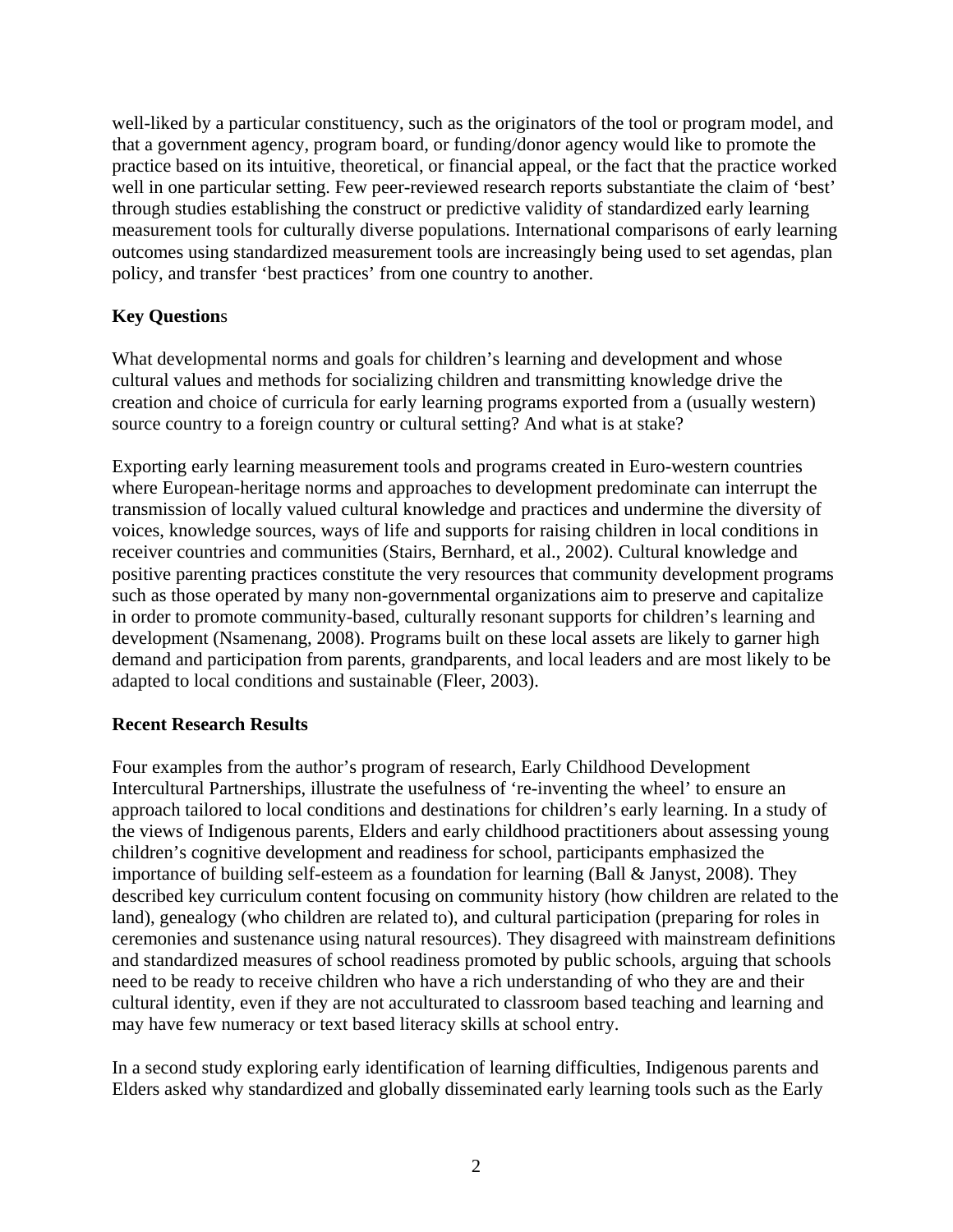Development Inventory (Janus & Offord, 2007) and screening tools such as the Nipissing District Developmental Screen (NDDS, 1993) do not assess young children's strengths, but seem more focused on identifying deficits (Ball, 2006). One Elder commented: "They don't ask whether children know their Indigenous language or what children know about how to behave in different social settings or in ceremony. Schools aren't interested in children learning their culture so they don't ask about it," A First Nations community leader asked: "Has anything changed since the government first designed their education systems to take the Indian out of the child?"

In a third study focused on roles for speech language pathologists, 49 out of 70 speech language pathologists who had worked with First Nations children for two or more years reported that their standardized measurement tools did not yield valid or useful information and their best practices for early intervention were not helpful in their practice. They overwhelmingly called for 'an altogether different approach' – one that is responsive to local goals and conditions for young children speech-language development and that actively involves parents and other caregivers as primary supports for children's early learning (Ball & Lewis, 2006).

A fourth study found that many Indigenous parents and some non-Indigenous teachers were concerned that standardized tools for measuring speech and language development and school readiness may lead to misinterpretations of speech and language differences such as First Nations English dialects or vernaculars as evidence of deficits. Low scores on tools assumed to be universally valid likely contribute to the alarmingly high rates of diagnosis of First Nations children as cognitively and linguistically delayed or impaired (Ball & Bernardt. 2008).

#### **Research Gaps**

Research is needed to develop and test measures of early learning and program effectiveness that are culturally relevant but that also are not entirely idiosyncratic and reliant upon unwieldy phenomenological or public opinion research. While there are many commonalities across cultures in goals for children's early learning, methodologies must work to identify cultural distinctiveness in developmental expectations and trajectories. The past decade has seen an explosion of appreciation for collaborative approaches to research whereby investigators, policy makers, and program designers can compensate for their cultural blinders by collaborating at every step with skilled members of cultural communities to develop the research base for culturally appropriate policies, tools, and interventions (e.g., Community Based Research Canada; Community Campus Partnerships for Health; Living Knowledge Network; Society for Participatory Research in Asia).

### **Conclusion**

This article calls for us to curb our enthusiasm about promoting uniform methodologies for international comparisons and exporting so-called 'best practices' to cultural and national contexts that are fundamentally different from their source. We risk inadvertent complicity in a neoliberal imperialist agenda to secure and expand the hegemony of individualist, often European-heritage, positivist values, goals and pedagogies of early learning and development (Burman, 2001; Kincheloe, 2000; McNaughton, 2005).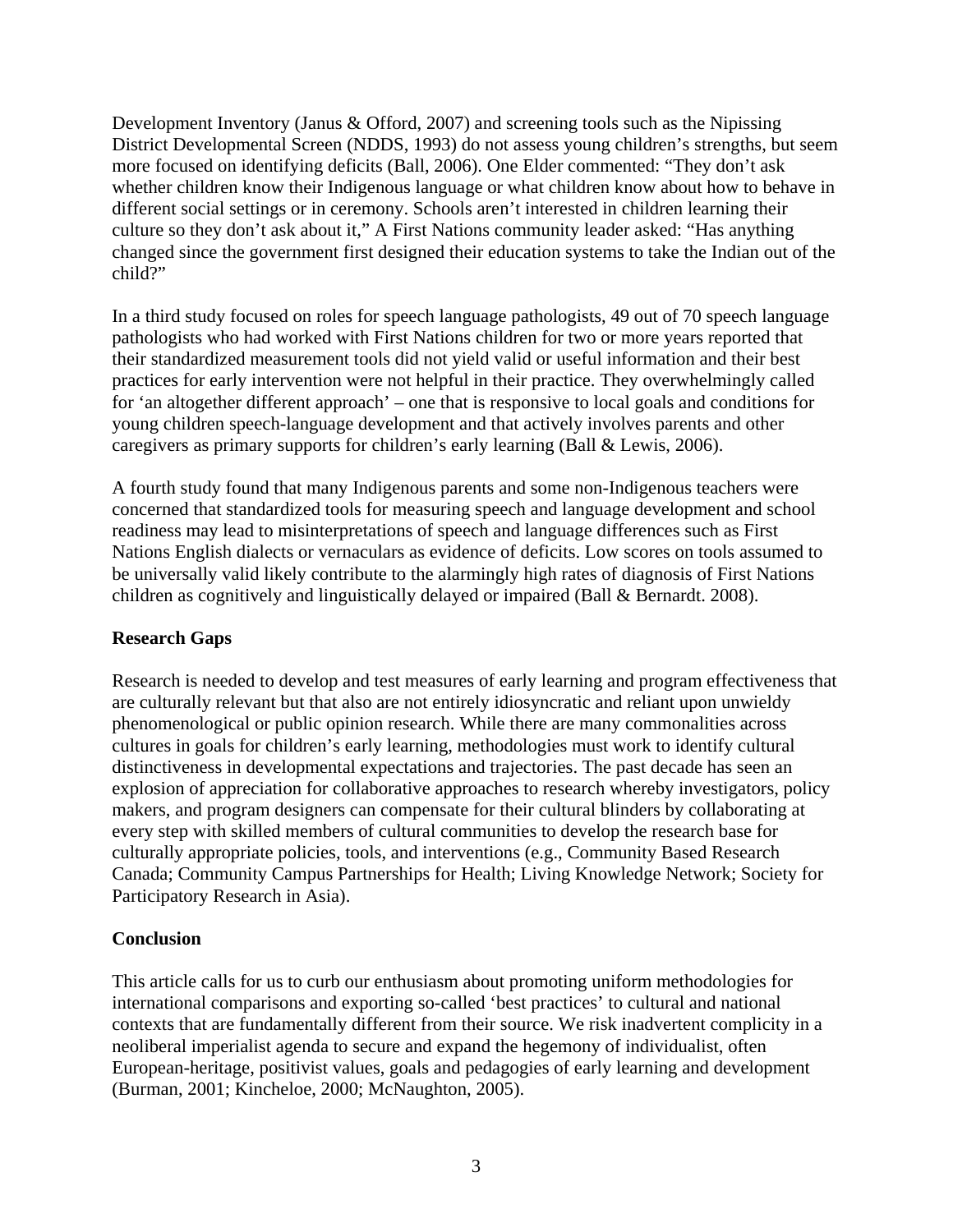#### **Implications**

What roles can we play in supporting children's development in ways that protect and build upon culturally based assets and goals?

Governments should ensure quality early learning opportunities for all children whose caregivers seek support, but funding need not be tied to one-size-fits-all curricula or learning goals (Fuller, 2007). In Canada, the federal government's investment in Aboriginal Head Start is a powerful example of a program mandated to stimulate children's development across six domains, including culture and home language, using methods and curriculum content that are chosen, elaborated, and delivered by each host community (Ball, 2008).

Open-ended, dialogical engagement with communities can illuminate how to bring knowledge and tools from research together with local knowledge and approaches to address culturally defined goals for children's early learning and development. There are many examples of participatory, co-scripted approaches to early learning program development (May & Carr, 2000; Reeders, 2008; Rinaldi, 2001; Tagataga Inc., 2007; Wilson & Kamana, 2001). In addition to supporting individual children and families, these programs are working to protect cultural heterogeneity in the face of the overwhelmingly homogenizing forces of globalization.

Cultures are always changing: goals and approaches to children's early learning embody these changes over time. As investigators, policy makers and practitioners, we need to leave room for culturally diverse families to re-invent themselves in their own image and not, through the absence of choice, in the image of English-speaking North American middle class cultural constructions of the child.

#### **References**

Ball, J. (2006). *Developmental monitoring, screening and assessment of Aboriginal young children: Findings of a community-university research partnership.* Paper presented at The Aboriginal Supported Child Care conference, November 23, Vancouver, Canada.

Ball, J. (2008). Promoting equity and dignity for Aboriginal children in Canada. *IRPP Choices, 14* (7), 1-30.

Ball, J., & Bernhardt, B.M. (2008). First Nations English dialects in Canada: Implications for speech-language pathology. *Clinical Linguistics and Phonetics, 22* (8), 570-588.

Ball, J., & Janyst, P. (2008). Enacting research ethics in partnerships with Indigenous communities in Canada: "Do it in a good way." *Journal of Empirical Research on Human Research Ethics, 3* (2), 33-52.

Ball, J., & Lewis, M. (2006). Aboriginal parents' goals for children's language: What is our role? *IMPrint, 46* (Fall), 11-16.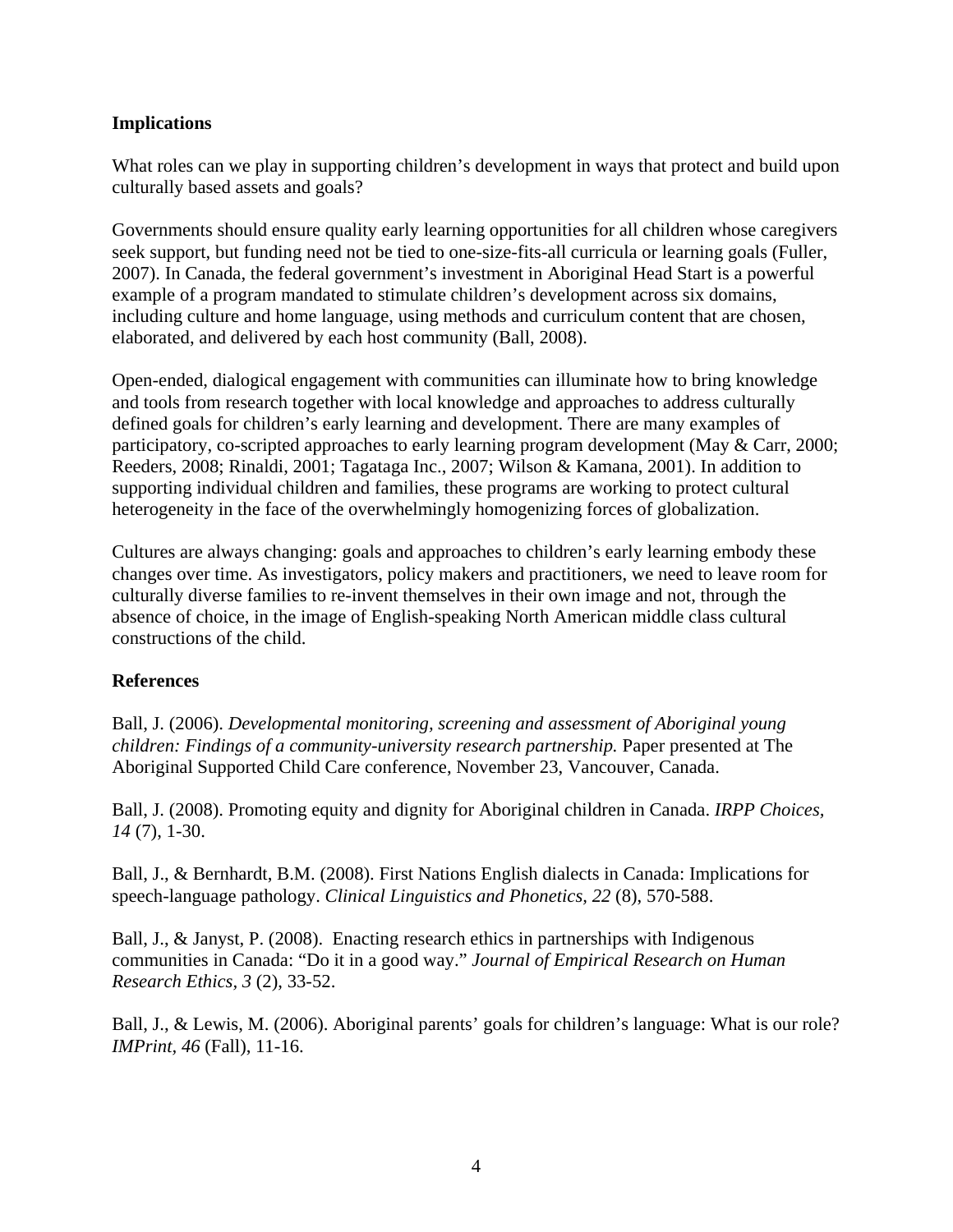Burman, E. (2001). Minding the gap: Positivism, psychology and the politics of qualitative research. In D.Tolman & M. Brydon-Miller (Eds). *From Subjects to Subjectivities: a Handbook of Interpretive and Participatory Methods (*pp. 259-275). New York: New York University Press.

Cole, M. (1998). Culture in development. In M. Woodhead, D. Faulkner, & K. Littleton (Eds.). *Cultural worlds of early childhood* (pp. 11-33). London: Open University Press.

Community Based Research Canada. www.communityresearchcanada.ca

Community Campus Partnerships for Health. www.ccph.info/

Early Childhood Development Intercultural Partnerships. www.ecdip.org

Fleer, M. (2003). Early childhood education as an evolving 'community of practice' or as lived 'social reproduction': Researching the 'taken-for-granted'. *Contemporary Issues in Early Childhood, 4* (1), 64-79.

Fuller, B. (2007). *Standardized childhood: The political and cultural struggle over early education.* Palo Alto: Stanford University Press.

Gonzalez-Mena, J., & Eyer, D.W. (2004). (6<sup>th</sup> Edition). *Infants, toddlers, and caregivers: A curriculum of respectful, responsive care and education.* New York: McGraw Hill.

Goncu, A. (Ed.). (1999). *Children's engagement in the world: Sociocultural perspectives.* Cambridge: Cambridge University Press.

Greenfield, P.M., & Suzuki, L.K. (1998). Culture and human development: Implications for parenting, education, pediatrics, and mental health. In W. Damon (General Ed.) & I.E. Sigel  $\&$ K.A. Rennigner (Vol. Eds.), *Handbook of child psychology: Vol. 4. Child psychology in practice*  $(5<sup>th</sup> Ed.)$ . New York: Wiley.

Janus, M., & Offord, D.R. (2007). Development and psychometric properties of the Early Development Inventory (EDI): A measure of children's school readiness. *Canadian Journal of Behavioural Science, 39* (1), 1-22.

Kincheloe, J.L. (2000). Certifying the damage: Mainstream educational psychology and the oppression of children. In L.D. Soto (Ed.). *The politics of early childhood education* (pp. 75-84). New York: Peter Lang Publishing.

LeVine, R.A., & New, R.S. (2008). (Eds.). *Anthropology and children development: A crosscultural reader.* New York: Blackwell.

Living Knowledge Network. www.scienceshops.org